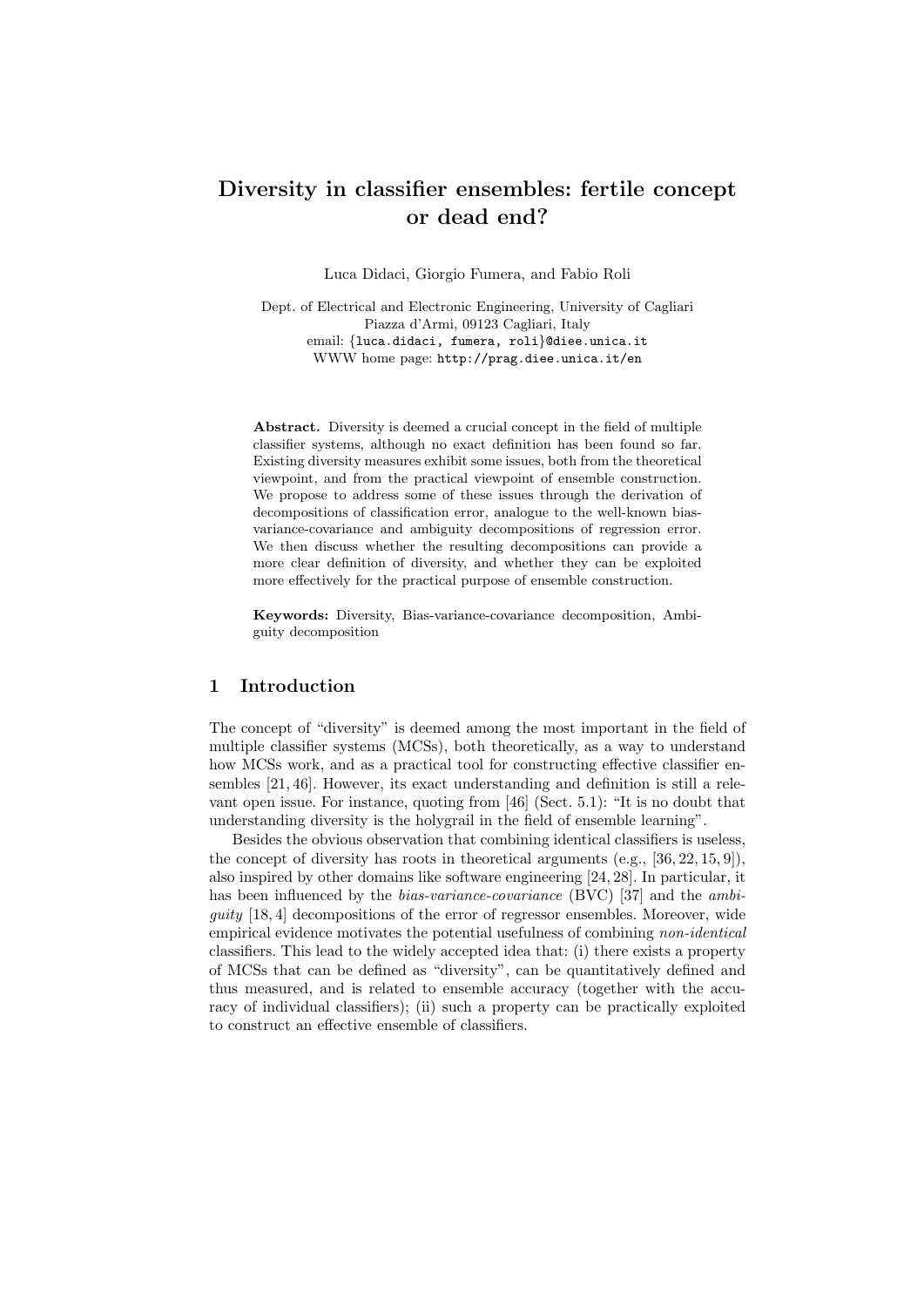The concept of diversity has been investigated in the MCS literature from different aspects: several diversity measures have been defined (e.g., [17, 26, 8, 13, 32, 20, 1, 40, 23]); several methods for MCS construction have been proposed, explicitly using diversity measures  $(e.g., [41, 13, 1, 2, 16, 40, 23])$ ; existing diversity measures have been analysed to understand whether and how much they are "correlated" with ensemble accuracy [32, 20, 35]; several authors analysed the concept of diversity itself [31, 19, 4, 5, 7].

However, although all the existing measures reflect intuitive notions of diversity, none of them has been derived from an exact decomposition of the ensemble error, contrary to the ambiguity decomposition; none of them exhibits a clear trade-off with the average error of ensemble members, in determining the ensemble error [20, 35]; and effective techniques for MCS construction like bagging and boosting do not make explicit use of diversity measures. These issues led some authors even to question the practical usefulness of measuring diversity in MCSs: "[...] the question of the participation of diversity measures in designing classifier ensembles is still open. Directly calculating the accuracy for the chosen combination method makes more sense than calculating the diversity and trying to predict the accuracy. Even if the measure of diversity is easier to calculate than some combination methods, the ambiguous relationship between diversity and accuracy discourages optimising the diversity" [32] (sect. 7); "The quest for defining and using diversity might be heading toward a dead end or might result in powerful new ensemble-building methodologies" [21] (sect. 10.5); "It is not yet known whether diversity is really a driving force, or actually a trap since it might be just another appearance of accuracy" [46] (sect. 5.1).

On the basis of the above premises, in this paper we address the issue of diversity with the following goals: (i) deriving exact decompositions of the ensemble error for any combining rule and any number of classes; and exploiting them to understand (ii) whether they can provide a more clear understanding of diversity, and (iii) whether they can be exploited for ensemble construction, more effectively than existing measures. After an overview on BVC and ambiguity decompositions for regression problems in Sect. 2, in Sect. 3 we address issue (i) above by deriving the analogue of these decompositions for the ensemble classification error. In particular, we consider the Kohavi-Wolpert bias-variance decomposition [17] to derive a BVC-like decomposition, while our ambiguitylike decomposition generalises the one of [7]. We then address issues (ii) and (iii) above in Sect. 4. We finally suggest some directions for future work in Sect. 5.

# 2 Background: decompositions of regression error

In regression problems, an unknown function has to be estimated using a set d of n samples of its input-output pairs,  $(\mathbf{x}, y) \in \mathbb{R}^m \times \mathbb{R}^1$ . Assume that a learning algorithm is used, which produces the estimator  $f(\mathbf{x}; d)$  when trained on d. To simplify notation, in the following we will write f in place of  $f(\mathbf{x}; d)$ .

 $1$  Throughout the paper we will use uppercase letters to denote random variables, and the corresponding lowercase letters to denote specific values.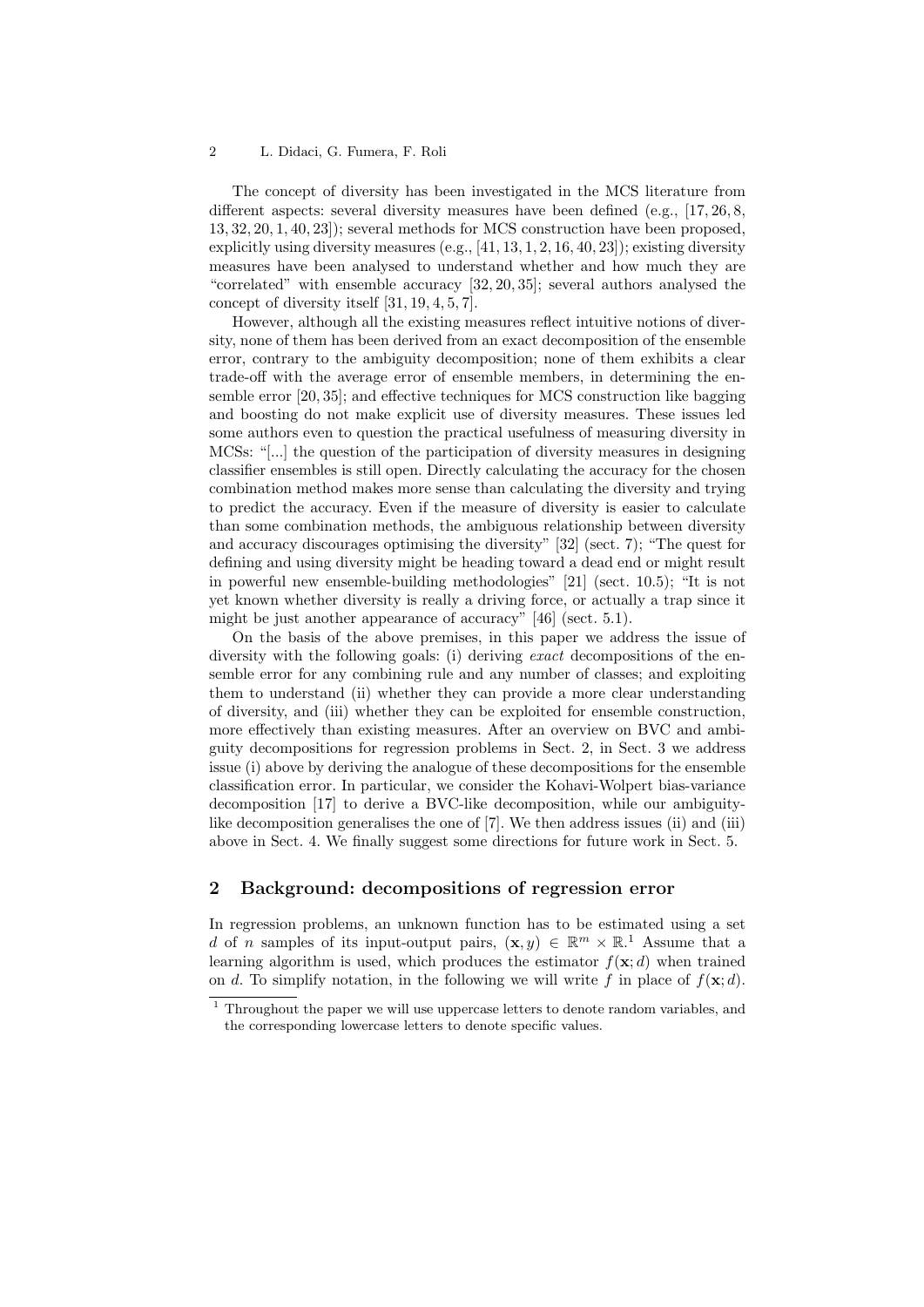The expectation of the mean squared error (MSE) of  $f$  on a given input  $x$ , taken over random training sets D of size n and over  $P[Y|\mathbf{x}]$ , can be written in terms of the well-known bias-variance (BV) decomposition [12]:

$$
E_{D,Y|\mathbf{x}}\left[\left(f-Y\right)^{2}\right] = bias_{f}^{2} + var_{f} + noise , \qquad (1)
$$

where *noise* equals the variance of Y given  $x$ , and is independent on  $D$ , while

$$
bias_f^2 = (E_D[f] - E[Y|\mathbf{x}])^2, \quad var_f = E_D [(f - E_D[f])^2].
$$
 (2)

It is known that, usually, bias can be reduced only at the expense of a higher variance, and vice versa, and that an effective variance reduction technique consists of linearly combining an ensemble of N different regressors:

$$
f_{\text{ens}}(\mathbf{x}; d) = \frac{1}{N} \sum_{i=1}^{N} f_i(\mathbf{x}; d) .
$$
 (3)

The BV decomposition of  $f_{\text{ens}}$  can be rewritten in the form of a bias-variancecovariance (BVC) decomposition [37, 4]. Let us define

$$
\overline{bias} = \frac{1}{N} \sum_{j} bias_{f_j}, \quad \overline{var} = \frac{1}{N} \sum_{j} var_{f_j}, \n\overline{cov} = \frac{1}{N(N-1)} \sum_{i,j \neq i} E_D [(f_i - E_D[f_i])(f_j - E_D[f_j])].
$$
\n(4)

It then follows that:

$$
E_D[(f_{\text{ens}} - E[Y|\mathbf{x}])^2] = \overline{bias}^2 + \frac{1}{N}\overline{var} + (1 - \frac{1}{N})\overline{cov}.
$$
 (5)

This highlights that the variance reduction effect strongly depends on the amount of correlation between the outputs of individual regressors: the lower the correlation (i.e., the lower the term  $\overline{cov}$ , which can also be negative), the higher the reduction of variance.

The MSE of  $f_{\text{ens}}$  can also be written equivalently in terms of the *ambiguity* decomposition, which, for a given  $(\mathbf{x}, y)$  and d, is given by [18, 4]:

$$
(y - f_{\text{ens}})^2 = \frac{1}{N} \sum_{i=1}^{N} (y - f_i)^2 - \frac{1}{N} \sum_{i=1}^{N} (f_i - f_{\text{ens}})^2.
$$
 (6)

Differently from the BVC decomposition, the ambiguity decomposition highlights a trade-off between the average accuracy of individual regressors, and their deviation from the ensemble output. The latter term was called "ambiguity" (hence the name of the decomposition), $^2$  and can be easily interpreted in terms of diversity between individual regressors. Therefore, this provides a clear, formal definition of "diversity" for regression problems [4].

 $^{\rm 2}$  The ambiguity term is related to the correlation among individual regressors. The beneficial effects of negative correlation had already been pointed out in [29].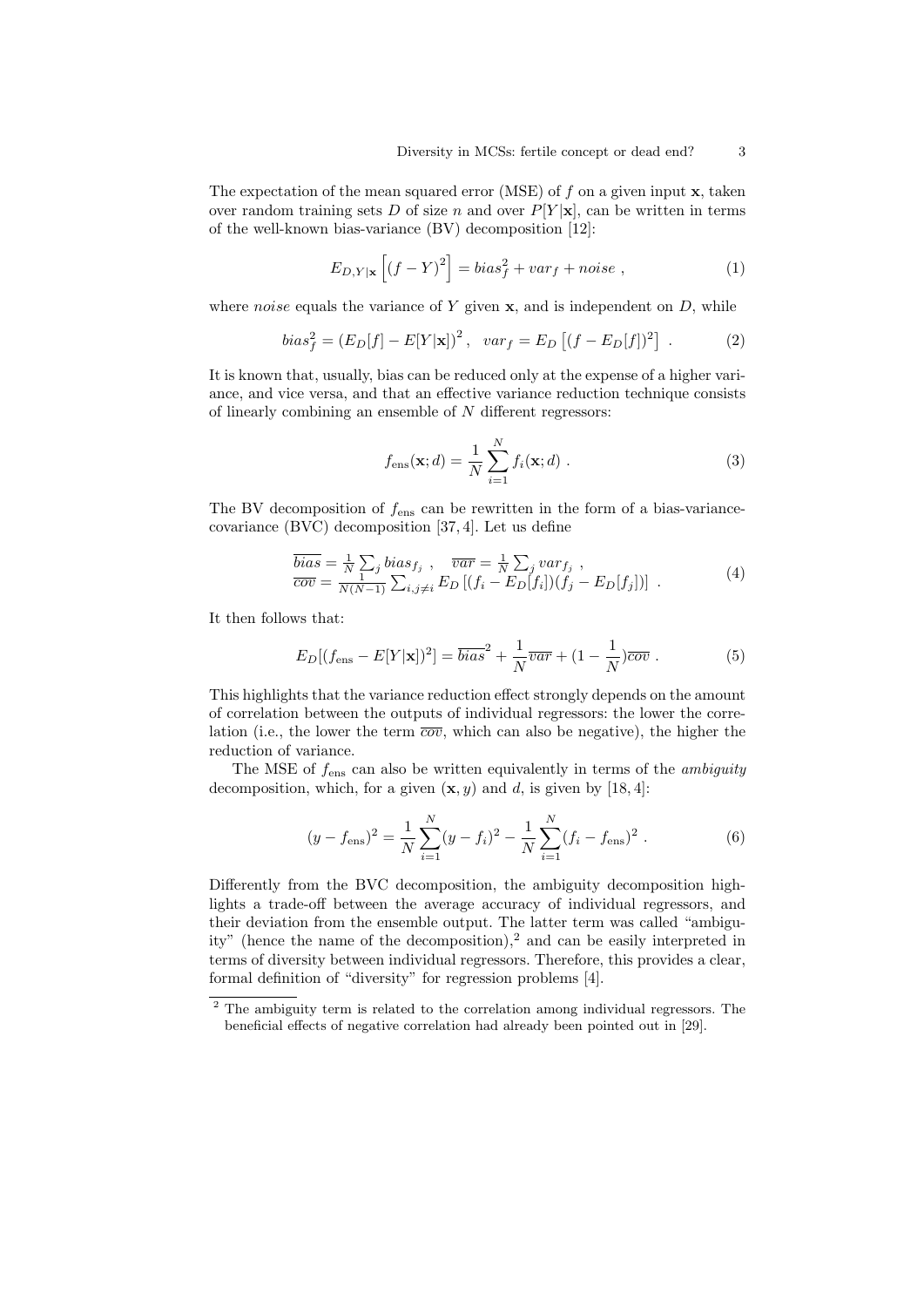From the practical viewpoint of ensemble construction, the ambiguity decomposition was successfully exploited by the Negative Correlation Learning (NCL) method [25].<sup>3</sup> NCL is a *parallel*, gradient-descent learning algorithm, whose objective function is given by the linear combination of the MSE of individual regressors (the first term of the ambiguity decomposition), minus a term proportional to the corresponding ambiguity. Instead of independently training the individual regressors first, and then computing the coefficients of their linear combination, NCL pursues both goals simultaneously. This may allow it to attain a better trade-off between accuracy and diversity.

In principle, the ambiguity decomposition could also be exploited in the context of an overproduce and choose strategy, for selecting the best subset of regressors  $s'$  out of a given, larger set s. The members of s can be first independently trained (by minimising their individual MSE); then, the subset s' exhibiting the highest ambiguity should be selected. However, all works on regressor ensemble selection we are aware of did not use this approach, but relied on the direct estimate of the ensemble MSE [43, 30, 14, 39, 27, 34, 38], with the only exception of [11]. However, in [11] diversity measures inspired by the ones defined for classification problems were used, instead of the clean ambiguity term. The above overproduce and choose strategy, implemented by maximising some diversity measure, is used by several classifier ensemble construction techniques, instead. We will further discuss this point in Sect. 4.

### 3 Decompositions of the Ensemble Classification Error

Several BV decompositions of classification error have been proposed, e.g., [3, 17, 10], and have been used to empirically investigate the variance (and sometimes bias) reduction effect of classifier combination techniques. However, no decomposition analogue to BVC (i.e., explicitly including the outputs of individual classifiers) has been derived yet. This is not straightforward, for instance because the concept of covariance is undefined for categorical outputs (class labels), as pointed out in [4]. Similarly, no ambiguity-like decomposition (i.e., including the average error of individual classifiers) has been derived for MCSs, with the only exception of the one of [7] for two-class problems. Accordingly, existing diversity measures have not been derived from exact decompositions of classification error. However, we point out that they have been empirically and theoretically analysed by investigating whether and how their trade-off with the average error of individual classifiers is related to the ensemble error. In other words, they have been (often implicitly) considered as the equivalent of the ambiguity term in the corresponding decomposition (6).

In the following we show how an analogue of the BVC decomposition can be derived, as well as the analogue of the ambiguity decomposition, which generalises the one of [7] to any number of classes.

<sup>&</sup>lt;sup>3</sup> NCL was actually defined "heuristically" in [25], with no reference to the ambiguity decomposition. The strong relationship between NCL and the ambiguity decomposition was pointed out and thoroughly analysed in [5].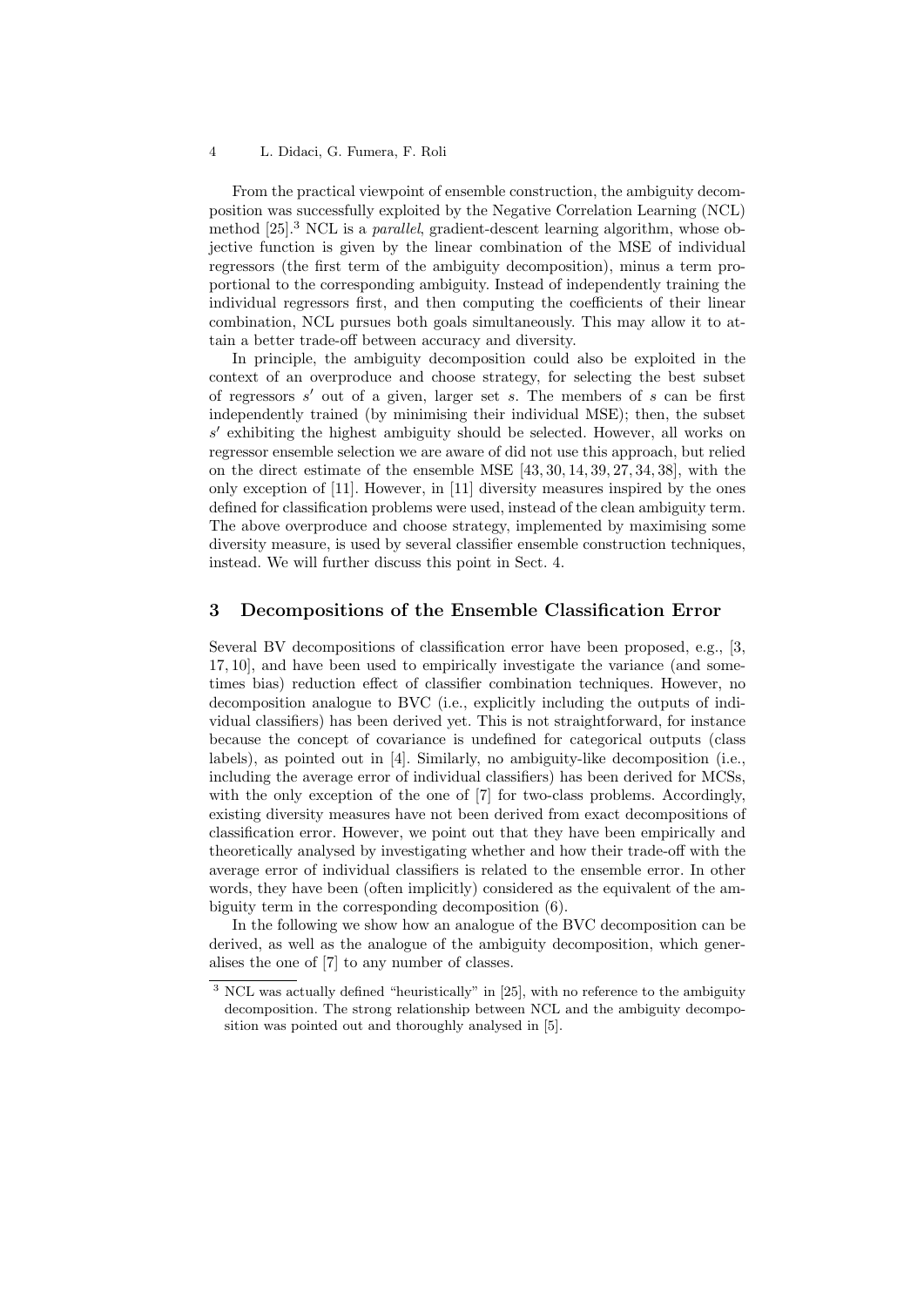### 3.1 A Bias-Variance-Covariance Decomposition for Classifier Ensembles

We consider the Kohavi-Wolpert BV decomposition of classification error  $(0/1$ loss), for a L-class problem [17]. We denote class labels by  $y_1, \ldots, y_L$ . To further simplify the notation, we define:  $P[y_i] = P[Y = y_i | \mathbf{x}]$ , and  $\tilde{P}[y_i] = P_D[f(\mathbf{x}; D)]$  $y_i$ . The loss of a classifier  $f(\mathbf{x}; d)$  on a given sample  $(\mathbf{x}, y)$ , which we denote by  $e(\mathbf{x}, y; d)$ , equals  $I[f(\mathbf{x}; d) \neq y]$ , where  $I[a] = 1$  (0), if  $a =$  True (False). Bias and variance are defined in [17] as follows:

$$
bias_f = \frac{1}{2} \sum_{y_i} \left( P[y_i] - \hat{P}[y_i] \right)^2, \quad var_f = \frac{1}{2} \left( 1 - \sum_{y_i} \hat{P}[y_i]^2 \right) . \tag{7}
$$

It follows that [17]:

$$
E_{D,Y|\mathbf{x}}[e(\mathbf{x}, Y; D)] = bias_f + var_f + noise ,
$$
\n(8)

where  $noise = \frac{1}{2} \left( 1 - \sum_{y_i} P[y_i]^2 \right)$ .

We now rewrite the above bias and variance terms for a MCS  $\{f_1, \ldots, f_N\}$ . We denote by  $f_{\text{ens}}$  the ensemble output, with no restriction on the combining rule. Adding and subtracting to the expressions of  $bias_{f_{\text{ens}}}$  and  $var_{f_{\text{ens}}}$  the two terms indicated below, after some manipulations we obtain:

$$
bias_{f_{\text{ens}}} = \frac{1}{2} \sum_{y_i} \left( P[y_i] - \frac{1}{\sqrt{N}} \sum_j \hat{P}_j[y_i] + \frac{1}{\sqrt{N}} \sum_j \hat{P}_j[y_i] - \hat{P}_{\text{ens}}[y_i] \right)^2
$$
  
\n
$$
= \overline{bias} + b,
$$
  
\n
$$
var_{f_{\text{ens}}} = \frac{1}{2} \left( 1 - \frac{1}{N^2} \sum_{j, y_i} \hat{P}_j^2[y_i] + \frac{1}{N^2} \sum_{j, y_i} \hat{P}_j^2[y_i] - \sum_{y_i} \hat{P}_{\text{ens}}[y_i]^2 \right)
$$
  
\n
$$
= \frac{1}{N} \overline{var} + v,
$$
  
\n(9)

where  $\overline{bias} = \frac{1}{N} \sum_j bias_{f_j}, \overline{var} = \frac{1}{N} \sum_j var_{f_j},$  and the terms b and v are given in the online appendix of this paper<sup>4</sup> (they are not reported here due to lack of space). This easily leads us to the analogue of the BVC decomposition (5):

$$
E_{D,Y|\mathbf{x}}e_{\text{ens}}(\mathbf{x},Y;D) = \overline{bias} + \frac{1}{N}\overline{var} + b + v + noise .
$$
 (10)

The term  $b + v$  corresponds to the covariance term of (5), and its interpretation is under analysis at the time of submitting the camera-ready of this paper.

# 3.2 Ambiguity-like Decomposition for Classifier Ensembles

The only decomposition of the classification error  $(0/1$ -loss) of an ensemble, analogue to the ambiguity decomposition, has been derived in [7], for two-class problems. Denoting the class labels by the values  $\{-1, +1\}$ , the loss of a classifier

<sup>4</sup> http://prag.diee.unica.it/pra/bib/didaciMCS2013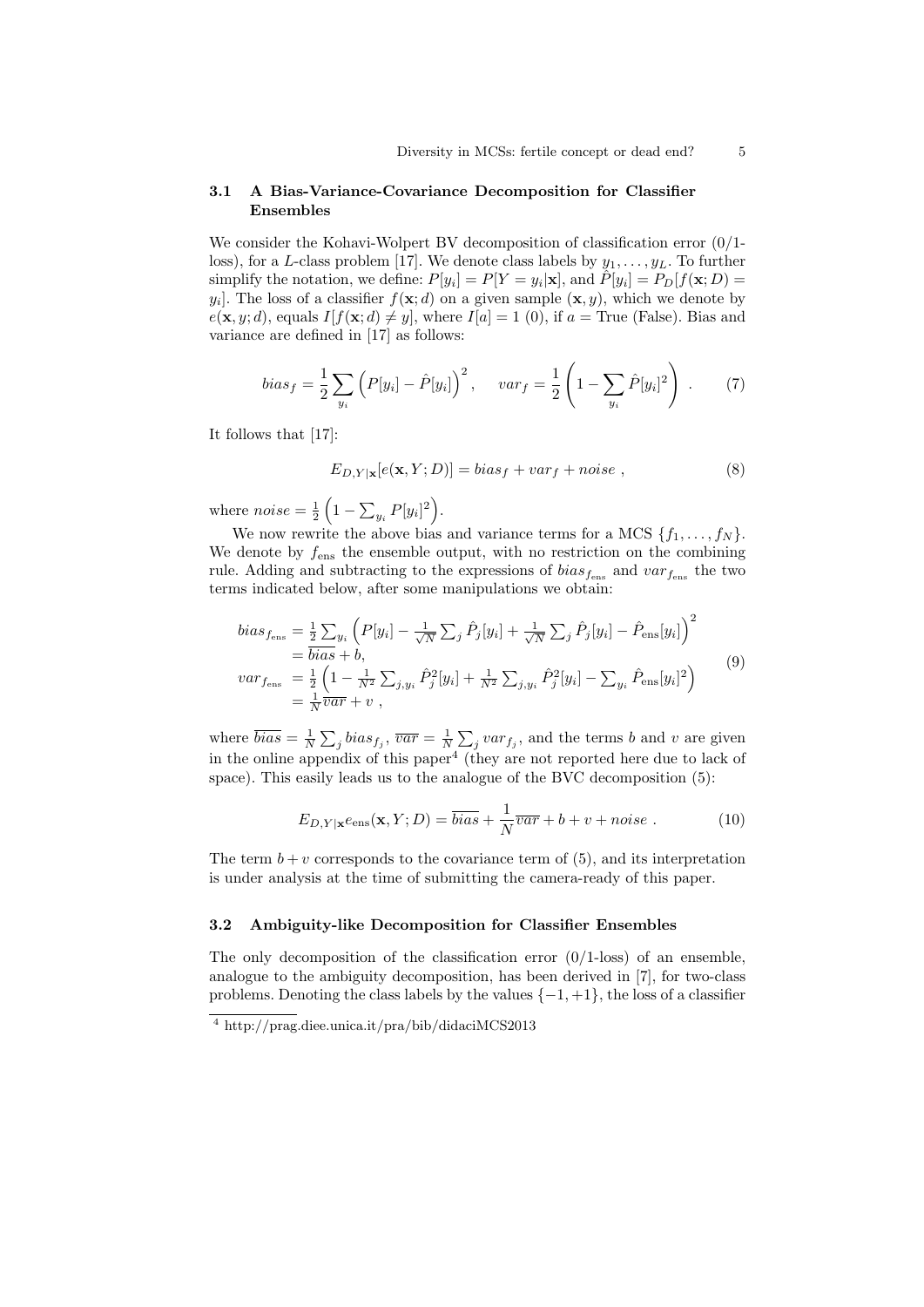on a sample  $(\mathbf{x}, y)$  can be expressed as  $e_f(\mathbf{x}, y; d) = \frac{1}{2}(1 - y \times f)$ . Denoting by  $\overline{e}(\mathbf{x}, y; d)$  the average loss of an ensemble of N classifiers, it follows that [7]:

$$
e_{\text{ens}}(\mathbf{x}, y; d) = \overline{e}(\mathbf{x}, y; d) - y \times f_{\text{ens}} \times \frac{1}{N} \sum_{j=1}^{N} \delta_j(\mathbf{x}, y; d) , \qquad (11)
$$

where  $\delta_j(\mathbf{x}, y; d) = \frac{1}{2} (1 - f_j \times f_{\text{ens}})$ . This term is a measure of the disagreement between classifier  $f_i$  and the ensemble. The decomposition (11) appears thus very similar to the ambiguity decomposition (6). However, the second term in the right-hand side (RHS) of  $(11)$  also includes the true class label y, contrary to the ambiguity term in  $(6)$ . The interpretation of decomposition  $(11)$  is very clear: it shows that a lower average accuracy of individual classifiers can be compensated by a higher disagreement with the ensemble, as far as the ensemble remains correct. This latter condition is due to the presence of the y term in the RHS of (11). We point out that decomposition (11) is valid for any combining rule, although in [7] only majority voting was considered.

Here we show that a more general decomposition can be obtained, for any number of classes. To this aim, we can exploit the BVC-like decomposition (10). We denote the expected average misclassification probability of individual classifiers on a point **x**,  $E_{D,Y|\mathbf{x}}\left[\frac{1}{N}\sum_j e_j(\mathbf{x},y;d)\right]$ , by  $\overline{e}(\mathbf{x})$ . It is easy to see that  $\overline{e}(\mathbf{x}) = \overline{bias} + \overline{var} + noise.$  Rewriting (10) by adding and subtracting the term  $\frac{N-1}{N}$  $\overline{var}$ , after some manipulations we obtain:

$$
e_{\text{ens}}(\mathbf{x}) = \overline{e}(\mathbf{x}) - \sum_{y_i} P[y_i] \frac{1}{N} \sum_j \left( \hat{P}_{\text{ens}}[y_i] - \hat{P}_j[y_i] \right)
$$
  
=  $\overline{e}(\mathbf{x}) - \frac{1}{N} \sum_j \left( P_{D,Y|\mathbf{x}}[f_{\text{ens}} = Y|\mathbf{x}] - P_{D,Y|\mathbf{x}}[f_j = Y|\mathbf{x}] \right)$  (12)

The same result can also be obtained by directly computing  $E_{D,Y|x}[e_{ens}(\mathbf{X}, Y; D) - \overline{e}(\mathbf{X}, Y; D)]$ , which is the approach followed in [7]. Obviously, for  $L = 2$ , the expectation of (11) with respect to D, Y|x equals (12).

We can further rewrite decomposition (12) in the case of a fixed training set d, i.e., by taking the expectation of  $e_{\text{ens}}(\mathbf{x}, y; d)$  with respect of  $P[Y|\mathbf{x}]$  only:

$$
e_{\text{ens}}(\mathbf{x}; d) = \overline{e}(\mathbf{x}; d) - \frac{1}{N} \sum_{j} \left( P_{Y|\mathbf{x}}[f_{\text{ens}} = Y|\mathbf{x}] - P_{Y|\mathbf{x}}[f_j = Y|\mathbf{x}] \right) . \tag{13}
$$

In particular, for a single sample  $(\mathbf{x}, y)$  and a single training set d, we obtain the generalisation of (11) for  $L > 2$ :

$$
e_{f_{\text{ens}}}(\mathbf{x}, y; d) = \overline{e}(\mathbf{x}, y; d) - \frac{1}{N} \sum_{j} \left( I[f_{\text{ens}} = y] - I[f_j = y] \right) \tag{14}
$$

Expressions  $(12)$ – $(14)$  are thus three different versions of a general ambiguitylike decomposition of the ensemble error, that is valid for any number of classes and any combining rule.<sup>5</sup> Comparing  $(12)$  to the BVC-like decomposition  $(10)$ , to understand the correspondence between their terms (as done in [4] for regression error), is the subject of our ongoing work.

<sup>&</sup>lt;sup>5</sup> This decomposition can also be easily extended to any loss function.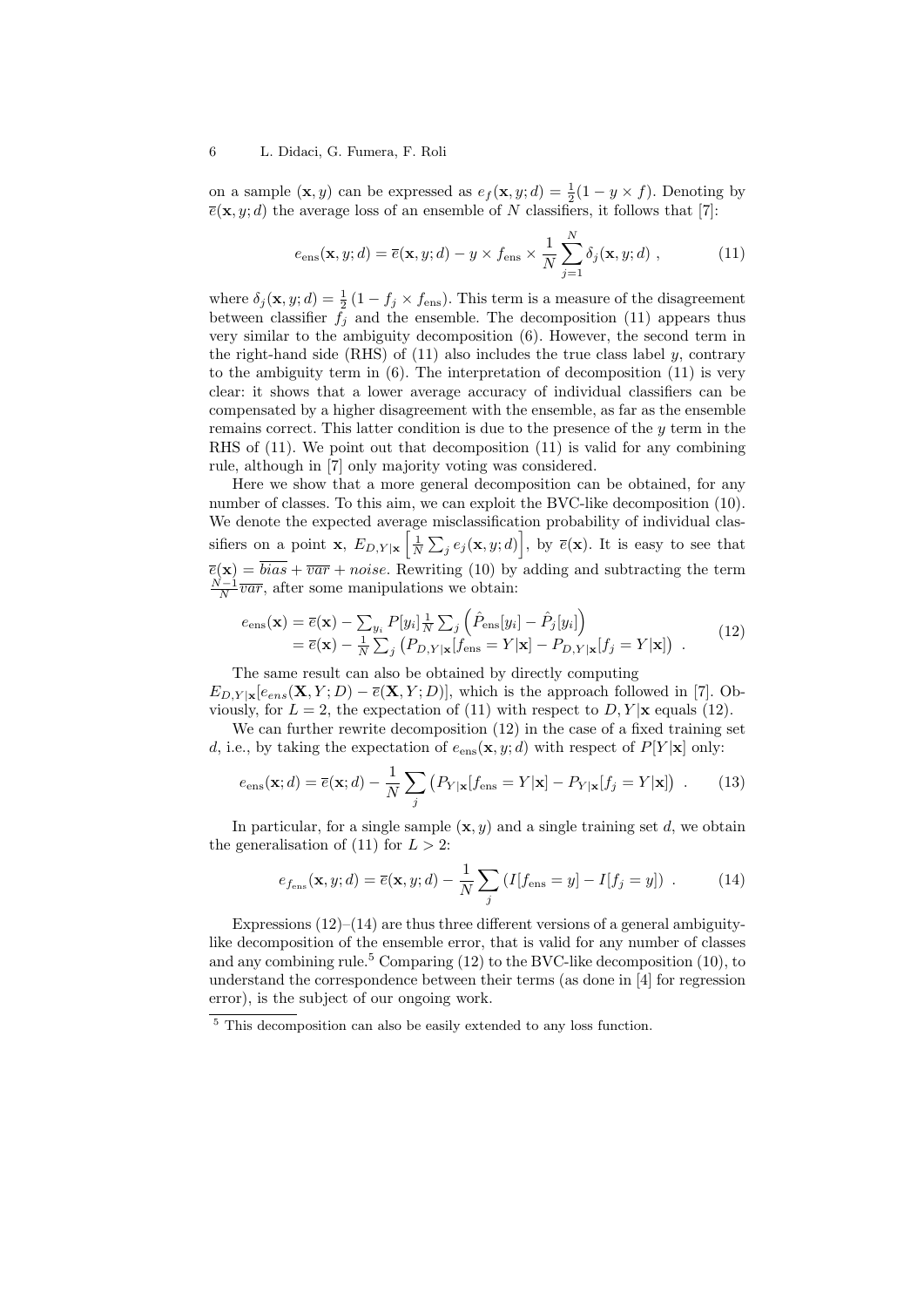### 4 Discussion

Let us recall the second and third issues mentioned in the introduction. Can the second term of decomposition  $(12)$ – $(14)$  be interpreted as a diversity measure? Can it be practically exploited for ensemble construction? In particular, is it more effective than existing diversity measures, and than the direct estimate of the ensemble error, e.g., in terms of estimation reliability, computational complexity, or the possibility of estimating it using unlabelled samples only? We address these issues in the following.

### 4.1 Interpretation of the ambiguity-like decomposition

For two-class problems, the second term in the RHS of decomposition (11) can be interpreted as a diversity measure, in terms of the disagreement between the individual classifiers and the ensemble [7], similarly to the ambiguity term in (6). In the general case when  $L > 2$ , it is easy to see that a similar interpretation can be given for the second term in the RHS of decomposition (14). However, for  $L > 2$  the disagreement is not expressed in terms of the class labels, but in terms of the *correctness* of such choices (they coincide only when  $L = 2$ ).

In [7] the decomposition (11) was further analysed by considering the case of zero Bayes error (i.e., when  $y$  is a deterministic function of  $x$ ), and by taking the expectation of (11) over  $P[X]$ , which gives the error probability of the ensemble.<sup>6</sup> Taking into account that  $y \times f_{\text{ens}} = +1$  (-1) when the ensemble is correct (wrong), and denoting by  $x+$  and  $x-$  the corresponding regions in feature space, one obtains [7]:

$$
e_{\text{ens}}(d) = \overline{e}(d) - \int_{\mathbf{x}+} \frac{1}{N} \sum_{j=1}^{N} \delta_j(\mathbf{x}; d) d\mathbf{x} + \int_{\mathbf{x}-} \frac{1}{N} \sum_{j=1}^{N} \delta_j(\mathbf{x}; d) d\mathbf{x} .
$$
 (15)

This highlights that increasing the disagreement is beneficial on samples where the ensemble is correct, while it is detrimental on samples where the ensemble is wrong. Accordingly, the corresponding diversity components were named respectively "good" and "bad" diversity in [7].

It is now easy to see that the same interpretation can be given when  $L > 2$ . from decomposition (14), provided that "disagreement" is intended as explained above. On samples where the ensemble is correct, increasing the disagreement is beneficial, i.e., the highest number of individual classifiers should *misclassify* such samples, *independently* on the specific class labels they choose. Increasing the disagreement is detrimental on samples misclassified by the ensemble, instead: this means as well that the highest number of individual classifiers should misclassify such samples. Accordingly, the concept of good and bad diversity can be extended to  $L > 2$ , by considering the above definition of disagreement.

 $6$  This analysis can be easily extended to the case of non-zero Bayes error.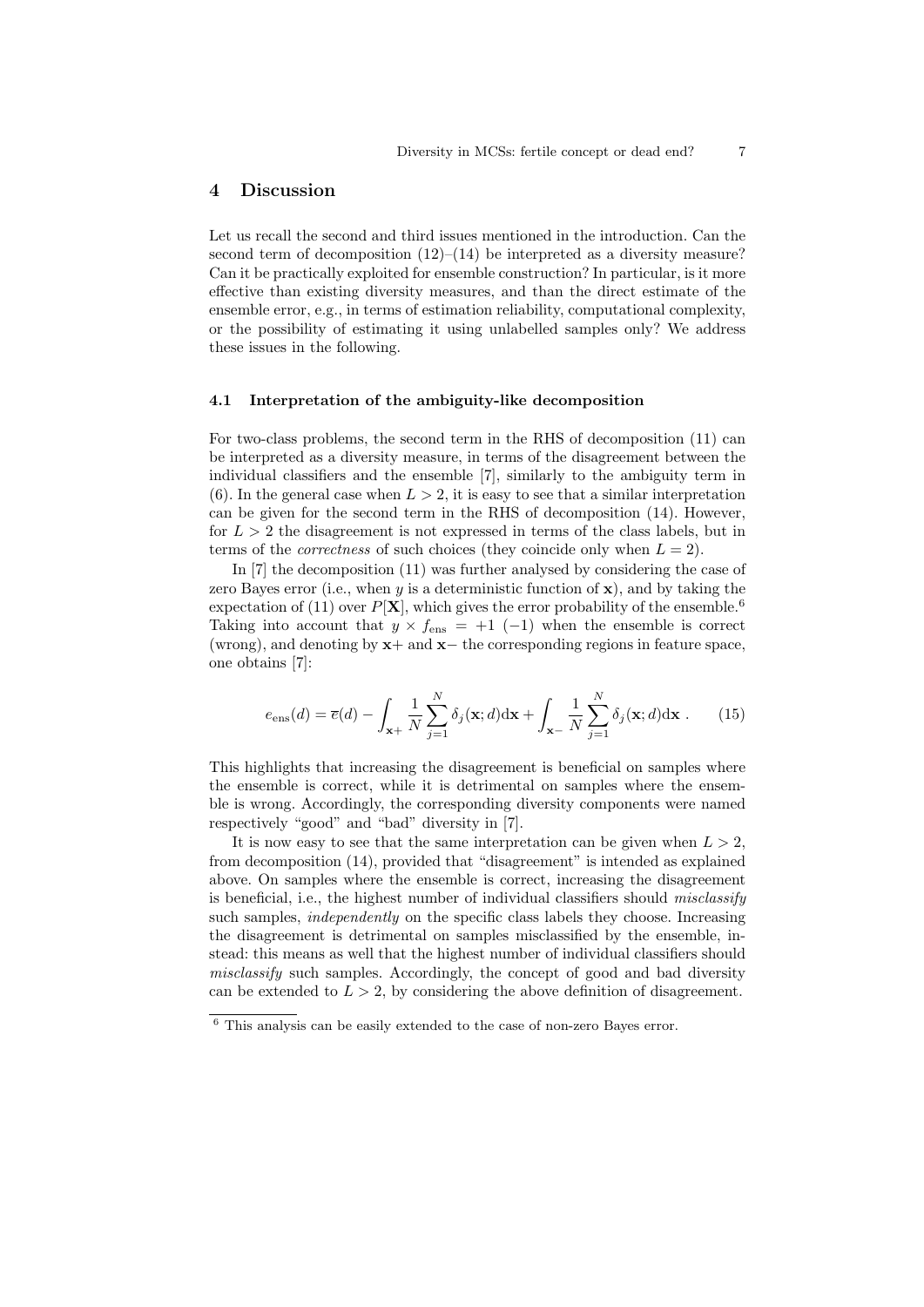### 4.2 Practical exploitation of diversity measures

Here we discuss the practical usefulness of diversity measures, including the diversity term of the ambiguity-like decomposition (14), for ensemble construction.

We first point out that the diversity term in (14) depends on the specific combining rule. This is a consequence of the fact that the error of a given ensemble depends on the combining rule, and that the first term in the RHS of (14) is the average error of ensemble members. However, existing diversity measures do not depend on the combining rule. Actually, although they are not explicitly tailored to a specific rule, most of them seem related to majority voting [35]. Even interesting measures recently proposed, using information theory, do not take into account the combining rule [6, 44]. The pros and cons of using a single diversity measure for all combining rules, and of using different measures tailored to specific rules, have been discussed in [21] (sect. 10.5): "The problem is that the 'clean' diversity measure might be of little use due to its weak relationship with the ensemble accuracy [...]. On the other hand, the more we involve the ensemble performance into defining diversity, the more we are running onto the risk of trying to replace a simple calculation of the ensemble error by a clumsy estimate that we call diversity.'

On the other hand, as pointed out in Sect. 3, existing measures are usually considered as the equivalent of the ambiguity term in regression. Indeed, they have often been analysed by investigating whether and how their trade-off with the average error of individual classifiers is related to the ensemble error, but no clear correlation has been found [32, 20, 35]. This raised some doubts about the usefulness of existing measures for ensemble construction. Some authors even argued that a direct estimation of ensemble accuracy can be more effective. For instance, see the quote from [32], reported in Sect. 1; and: "In our opinion, the existing diversity measures are [...] not [sufficient] for [selecting base classifiers]" [35] (sect. 4). Such doubts are strengthened by the following fact: overproduce and choose methods for ensemble construction, that make explicit use of diversity measures, did not provide evidence that such an approach is more effective than directly estimating ensemble accuracy [41, 13, 1, 2, 16, 40]. In particular, besides  $[41, 40]$ , where such a comparison has not been made, in  $[13, 1, 2]$  the use of diversity measures did not provide any significant accuracy improvement, and in [16] the direct estimation of classifier accuracy turned out to significantly outperform the use of diversity measures.

Consider now the exact decomposition of the ensemble error (14), or the equivalent (for two-class problems) decomposition (11). Can their diversity terms be exploited more effectively in the context of overproduce and choose methods? At least at a first glance, the answer seems negative. The reason is that to compute these diversity terms (on a given set of samples, e.g., a validation set) one needs to know both the ensemble output and the correct class label of each sample. However, this also allows one to directly estimate the ensemble accuracy. We point out that a similar issue arises about the use of the ambiguity decomposition for regression problems as well, as mentioned in Sect. 2. However, even though computing the ambiguity term in (6) is not computationally cheaper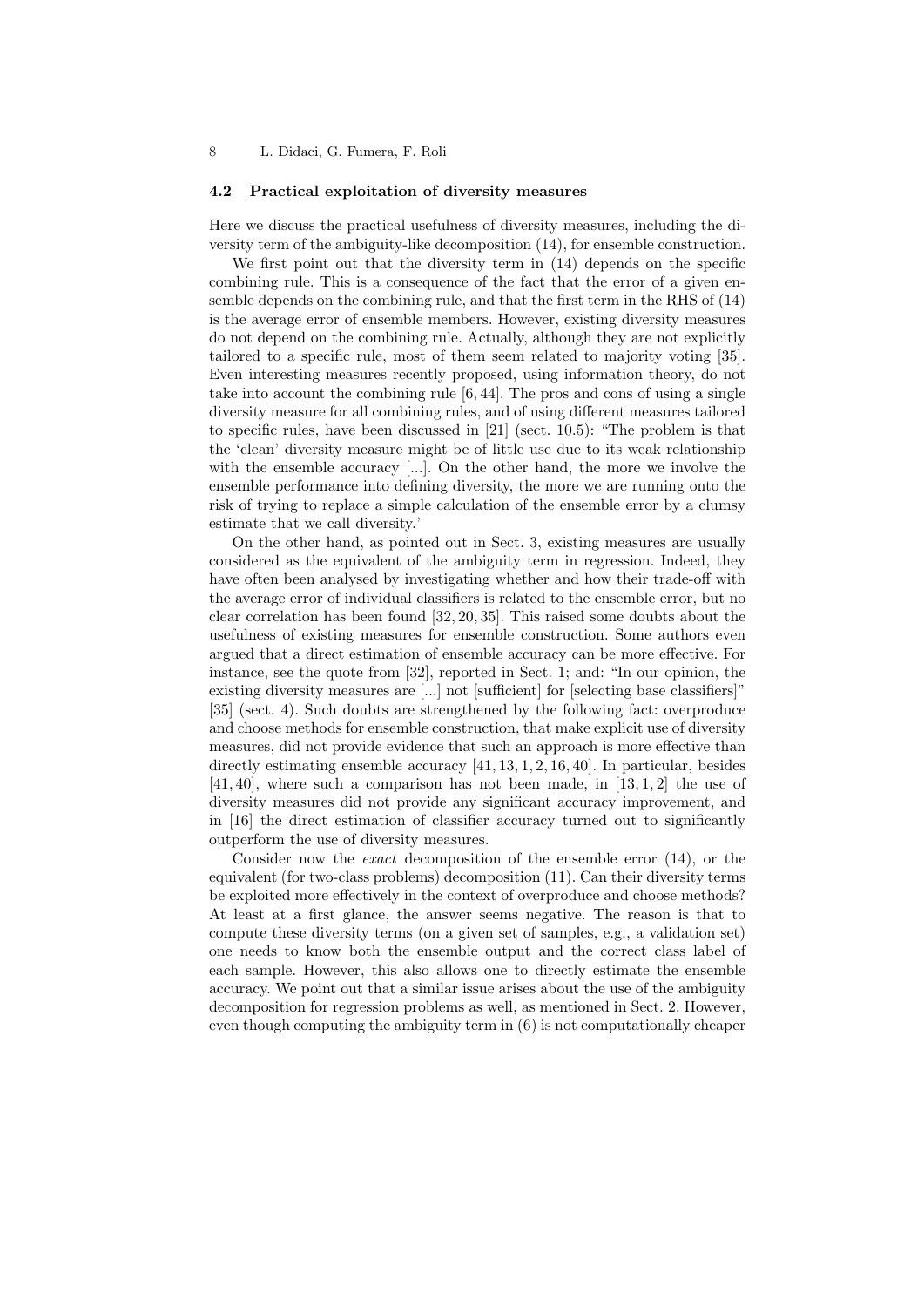than directly computing the ensemble MSE, the former does not involve the correct output y, which allows one to compute it using also *unlabelled* samples. It would be interesting to investigate whether this can be actually advantageous. It is worth noting that the use of unlabelled samples to promote diversity in MCSs has been suggested in [42].

Consider now the use of diversity measures for ensemble construction strategies analogue to NCL, i.e., for directly constructing a MCS without overproducing first, and then selecting a subset of classifiers. In this context, it is pertinent to note that well-known MCS construction techniques like bagging, random forests, random subspace, and AdaBoost, are effective even though they do not explicitly use any diversity measure (see, e.g., [21], chapter 10). By the way, they are all tailored to majority voting (or weighted voting, in the case of AdaBoost) [35]. On the one hand, it is commonly believed that such techniques "can be interpreted as building diverse base classifiers implicitly" [35]. This fact has also inspired the idea of investigating what objective function, and thus, what diversity measure, is implicitly optimised by such techniques.<sup>7</sup> On the other hand, the above discussion about existing measures and about the diversity terms in (14) and (11), strengthens the doubt that they are not more useful in practice than directly estimating ensemble accuracy. Indeed, they seem only "descriptive", i.e., they formalise the intuition that (at least for the majority voting rule) an effective ensemble is made up of classifiers that are accurate "enough" on different regions of the feature space, such that (ideally) a majority of them correctly classifies each sample. This is exactly the goal that techniques like bagging pursue, using different strategies, without explicitly relying on diversity measures. To our knowledge, the only method analogue to NCL proposed so far (besides the direct use of NCL with base classifiers like neural networks) is the one of [45]. It simultaneously trains a set of two-class linear classifiers, and computes the weights of their linear combination, using a SVM-like learning algorithm. The objective function aims at jointly maximising individual accuracy and diversity. Diversity is measured as the average pairwise disagreement between individual classifiers. This method exhibited comparative performance with bagging and AdaBoost. On the other hand, the considered diversity measure does not coincide with the ambiguity term (11). A further investigation of this method is thus interesting.

To sum up, existing diversity measures are at most an approximation of the "real" diversity term, in the context of exact decompositions of the ensemble error like (14) and (11), in which the first term is given by the average error of ensemble members. On the other hand, the practical usefulness of diversity measures, even exact ones, remains questionable. In the next section we will indicate possible research directions to address this issue.

<sup>7</sup> Zhi-Hua Zhou, MCS 2010 panel discussion: http://www.diee.unica.it/mcs/ mcs2010/paneldiscussion.html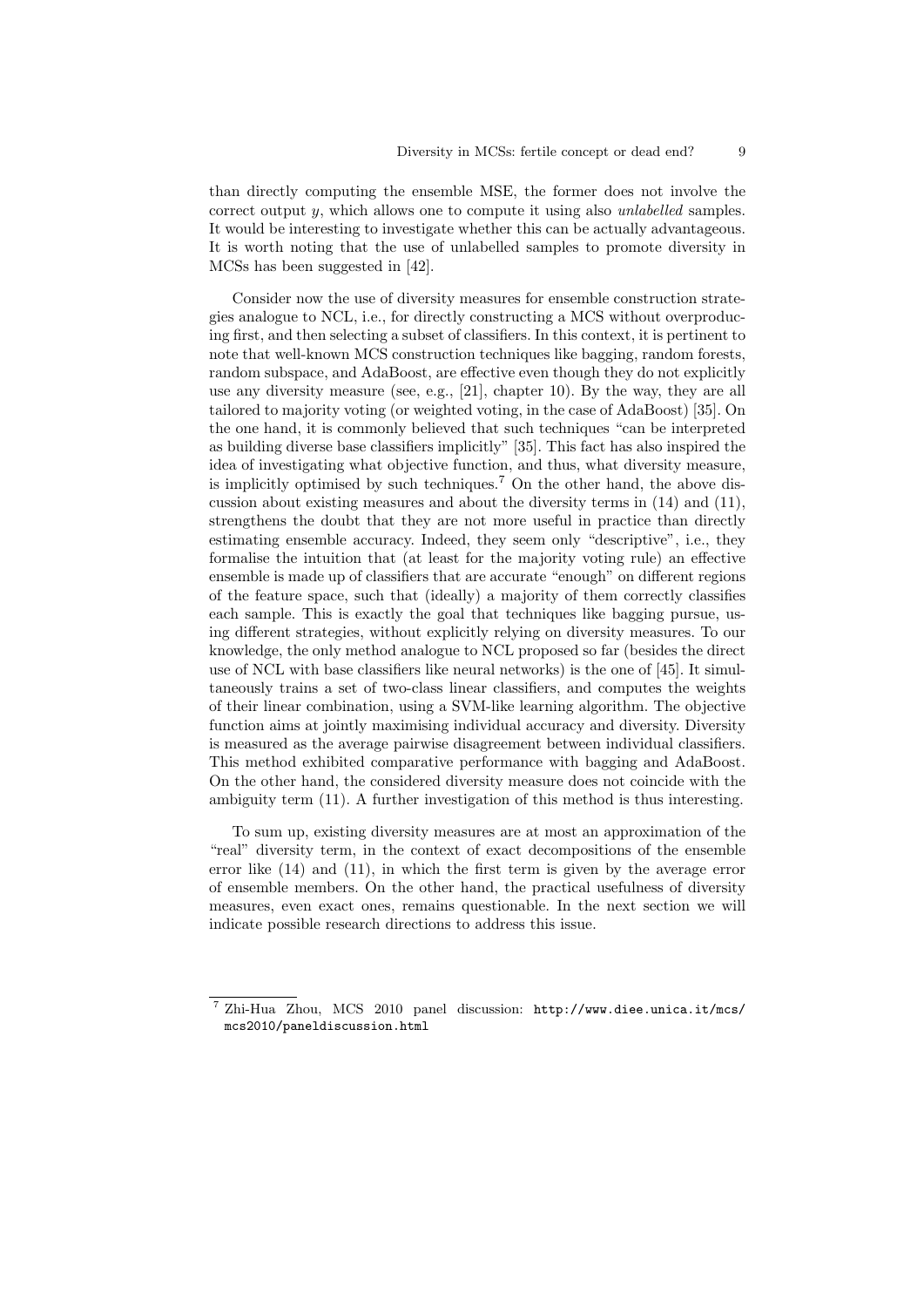### 5 Suggestions for future research

On the basis of the above results and discussion, we conclude this paper by suggesting some research directions, aimed at better understanding whether the explicit use of diversity measures can be useful in practice, for ensemble construction.

- 1. The BVC-like decomposition (10), and in particular the term corresponding to covariance, deserves further analysis. A comparison with the ambiguitylike decomposition (12) is interesting, to understand the correspondence between their terms, as done in [4] for the BVC and ambiguity decompositions of regression error.
- 2. The ambiguity-like decomposition (12) should be extended to loss functions different than  $0/1$ . It should also be further analysed with respect to specific combining rules, different from majority voting (which has been considered in [7]). In particular, it would be interesting to investigate whether the average error of individual classifiers is the most suitable as the first term of such a decomposition, for any combining rule.
- 3. The effectiveness of explicitly using diversity measures in ensemble construction methods with the overproduce and choose strategy, should be thoroughly compared with the direct estimation of ensemble accuracy. This should be done also for regression problems, where the ambiguity term seems in principle more advantageous than the corresponding one for classification problems.
- 4. It is also interesting to compare the diversity terms derived from exact decompositions of the ensemble error like (14) and (11), with existing diversity measures. This can help understanding which of these measures is a better approximation to the "real" diversity, also with respect to a specific combining rule. This could even suggest new diversity measures that better approximate the "real" one, and are also of practical use.

Acknowledgments. The authors thank the reviewers for their constructive comments and criticisms to the first version of this paper. This work has been partly supported by the project CRP-18293 funded by Regione Autonoma della Sardegna, L.R. 7/2007, Bando 2009.

# References

- 1. Banfield, R.E., Hall, L.O., Bowyer, K.W., Kegelmeyer, W.P.: A new ensemble diversity measure applied to thinning ensembles. In: 4th Int. Workshop on Multiple Classifier Systems, pp. 306–316, Springer, 2003.
- 2. Banfield, R.E., Hall, L.O., Bowyer, K.W., Kegelmeyer, W.P.: Ensemble diversity measures and their application to thinning. Information Fusion 6, 49–62 (2005)
- 3. Breiman, L.: Bias, variance, and arcing classifiers. Technical Report 460, Statistics Department, University of California, Berkeley, CA (1996)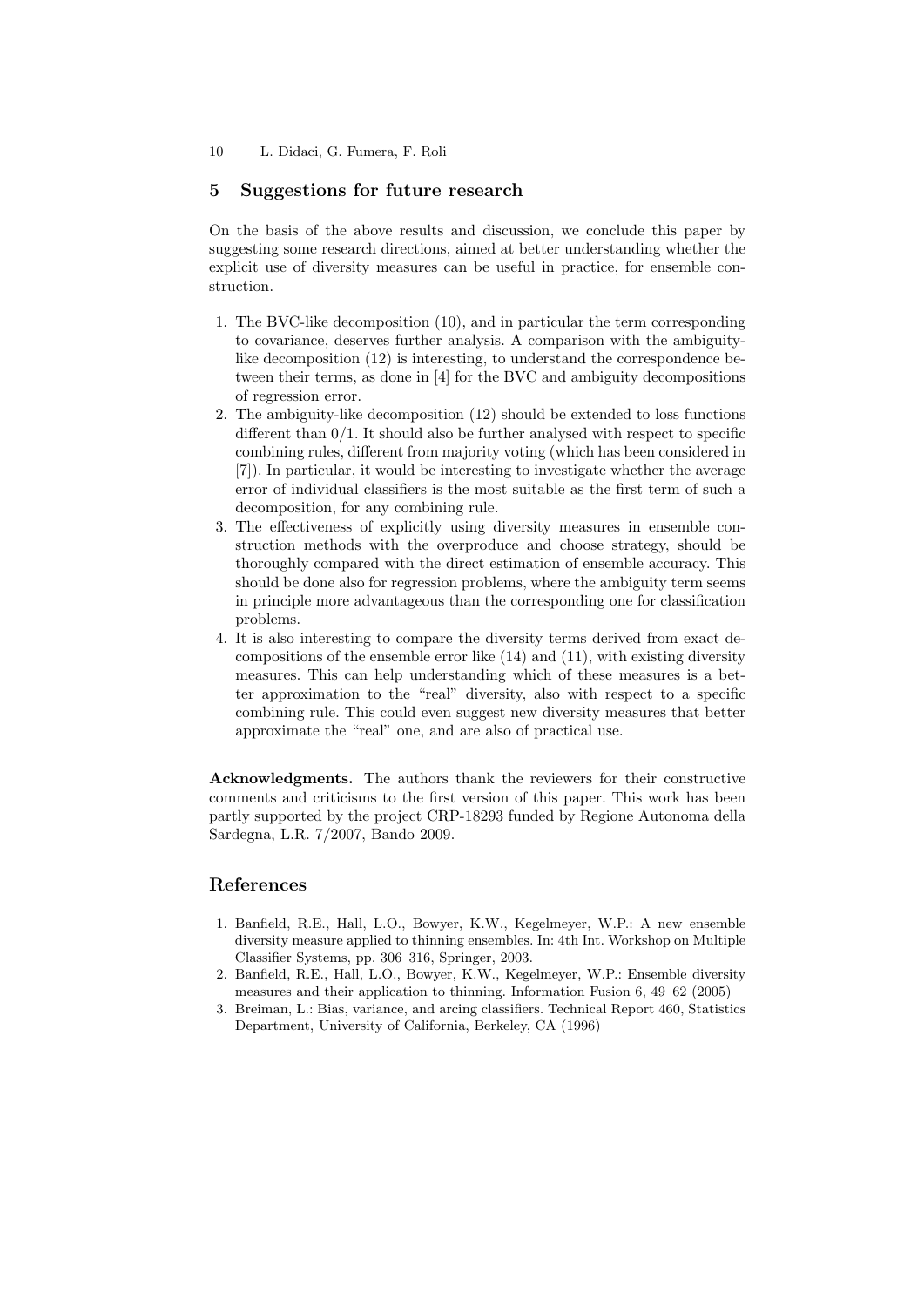- 4. Brown, G., Wyatt, J.L., Harris, R., Yao, X.: Diversity creation methods: a survey and categorisation. Information Fusion 6, 5–20 (2005)
- 5. Brown, G., Wyatt, J.L., Tino, P.: Managing diversity in regression ensembles. Journal of Machine Learning Research 6, 1621–1650 (2005)
- 6. Brown, G.: An information theoretic perspective on multiple classifier systems. In: 8th Int. Workshop on Multiple Classifier Systems, pp. 344–353, Springer (2009)
- 7. Brown, G., Kuncheva, L.I.: GOOD and BAD diversity in majority vote ensembles. In: 9th Int. Workshop on Multiple Classifier Systems, pp. 124–133, Springer (2010)
- 8. Dietterich, T.G.: An experimental comparison of three methods for constructing ensembles of decision trees: Bagging, boosting, and randomization. Machine Learning 40, 139–157 (2000)
- 9. Dietterich, T.G.: Ensemble methods in machine learning. In: 1st Int. Workshop on Multiple Classifier Systems, pp. 1–15, Springer (2000)
- 10. Domingos, P.: A unified bias-variance decomposition for zero-one and squared loss. In: 7th Int. Conf. on Artificial Intelligence, pp. 564–569 (2000)
- 11. Dutta, H.: Measuring Diversity in Regression Ensembles. In: 4th Indian Int. Conf. on Artificial Intelligence, pp. 2220–2236 (2009)
- 12. Geman, S., Bienenstock, E., Doursat, R.: Neural networks and the bias/variance dilemma. Neural computation 4, 1–58 (1992)
- 13. Giacinto, G., Roli, F.: Design of effective neural network ensembles for image classification purposes. Image and Vision Computing 19, 699–707 (2001)
- 14. Hernandez-Lobato, D., Martinez-Munoz, G., Suarez, A.: Pruning in ordered regression bagging ensembles. In: Int. Joint Conf. Neural Net., pp. 1266–1273 (2006)
- 15. Kittler, J., Hatef, M., Duin, R.P.W., Matas, J.: On combining classifiers. IEEE Transactions on Pattern Analysis and Machine Intelligence 20, 226–239 (1998)
- 16. Ko, A.H.-R., Sabourin, R., DeSouza Britto Jr., A.: Compound diversity functions for ensemble selection, Int. J. Patt. Rec. Artificial Intelligence 23, 659–686 (2009)
- 17. Kohavi, R., Wolpert, D.H.: Bias plus variance decomposition for zero-one loss functions. In: 13th Int. Conf. Mac. Learn., pp. 275–283, Morgan Kaufmann (1996)
- 18. Krogh, A., Vedelsby, J.: Neural network ensembles, cross validation, and active learning. In: Adv. in Neural Inf. Proc. Systems 7, pp. 231–238, MIT Press (1995)
- 19. Kuncheva, L.I.: That elusive diversity in classifier ensembles. In: 1st Iberian Conf. on Patt. Rec. and Image Analysis, pp. 1126–1138, Springer (2003)
- 20. Kuncheva, L.I., Whitaker, C.J.: Measures of diversity in classifier ensembles and their relationship with the ensemble accuracy. Mac. Learn. 51, 181–207 (2003)
- 21. Kuncheva, L.I.: Combining Pattern Classifiers: Methods and Algorithms. John Wiley & Sons, Hoboken, NJ (2004)
- 22. Lam, L., Suen, C.Y.: Application of majority voting to pattern recognition: an anal- ysis of its behavior and performance. IEEE Transactions on Systems, Man, and Cybernetics - Part C 27, 553–568 (1997)
- 23. Li, N., Yu, Y., Zhou, Z.-H.: Diversity Regularized Ensemble Pruning. In: Europ. Conf. Mach. Learn. Knowledge Discovery in Databases (part I), pp. 330–345, Springer (2012)
- 24. Littlewood, B., Miller, D.R.: Conceptual modeling of coincident failures in multiversion software. IEEE Transactions on Software Engineering 15, 1596–1614 (1989)
- 25. Liu, Y.: Negative Correlation Learning and Evolutionary Neural Network Ensembles. PhD thesis, University College, The University of New South Wales, Australian Defence Force Academy, Canberra, Australia (1998)
- 26. Margineantu, D.D., Dietterich, T.G.: Pruning adaptive boosting. In: 14th Int. Conf. on Machine Learning, pp. 211–218 (1997)